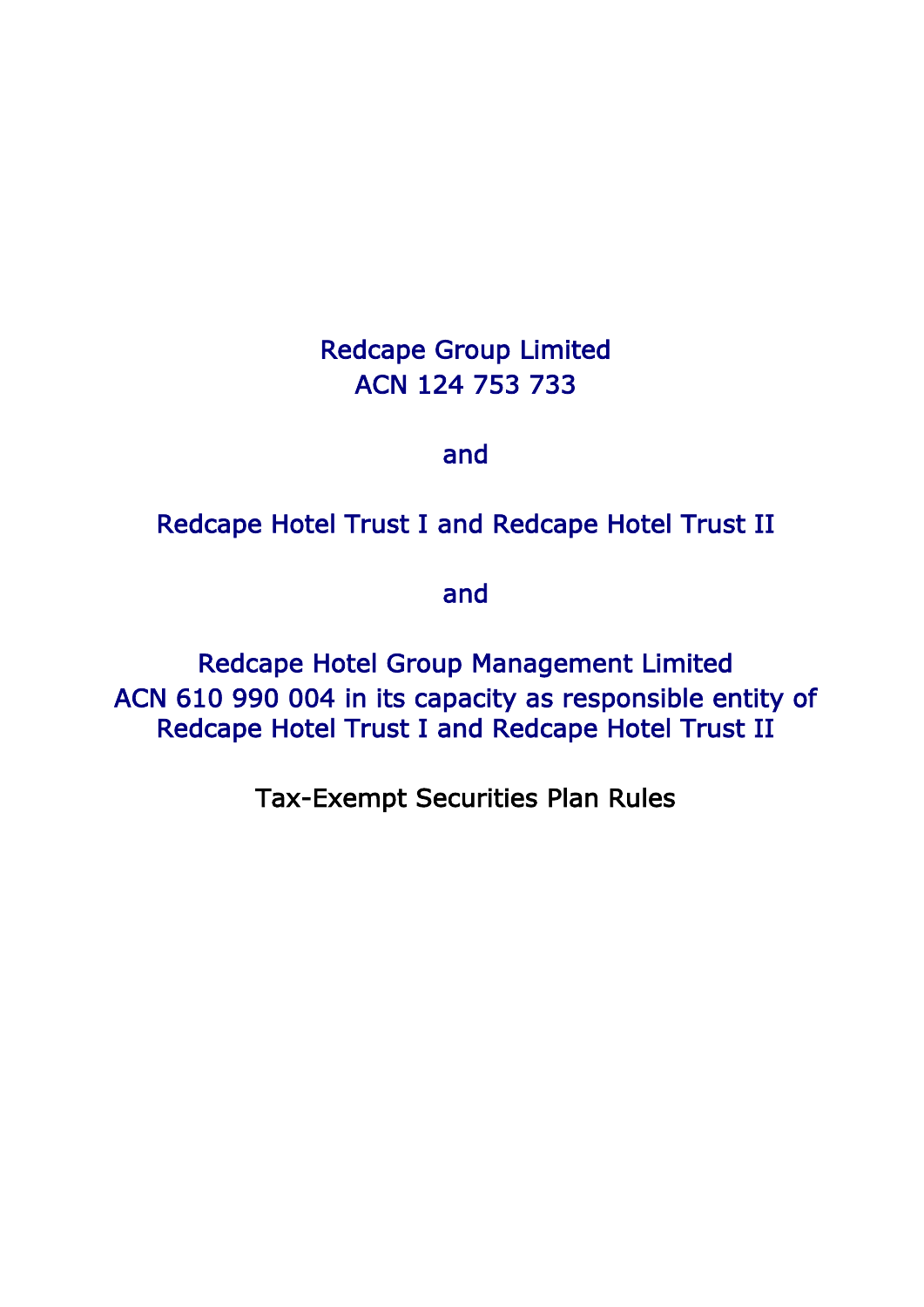### Contents

| 1.  |  |
|-----|--|
| 2.  |  |
| 3.  |  |
| 4.  |  |
| 6.  |  |
| 7.  |  |
| 8.  |  |
| 9.  |  |
| 10. |  |
| 11. |  |
| 12. |  |
| 13. |  |
| 14. |  |
| 15. |  |
| 16. |  |
| 17. |  |
| 18. |  |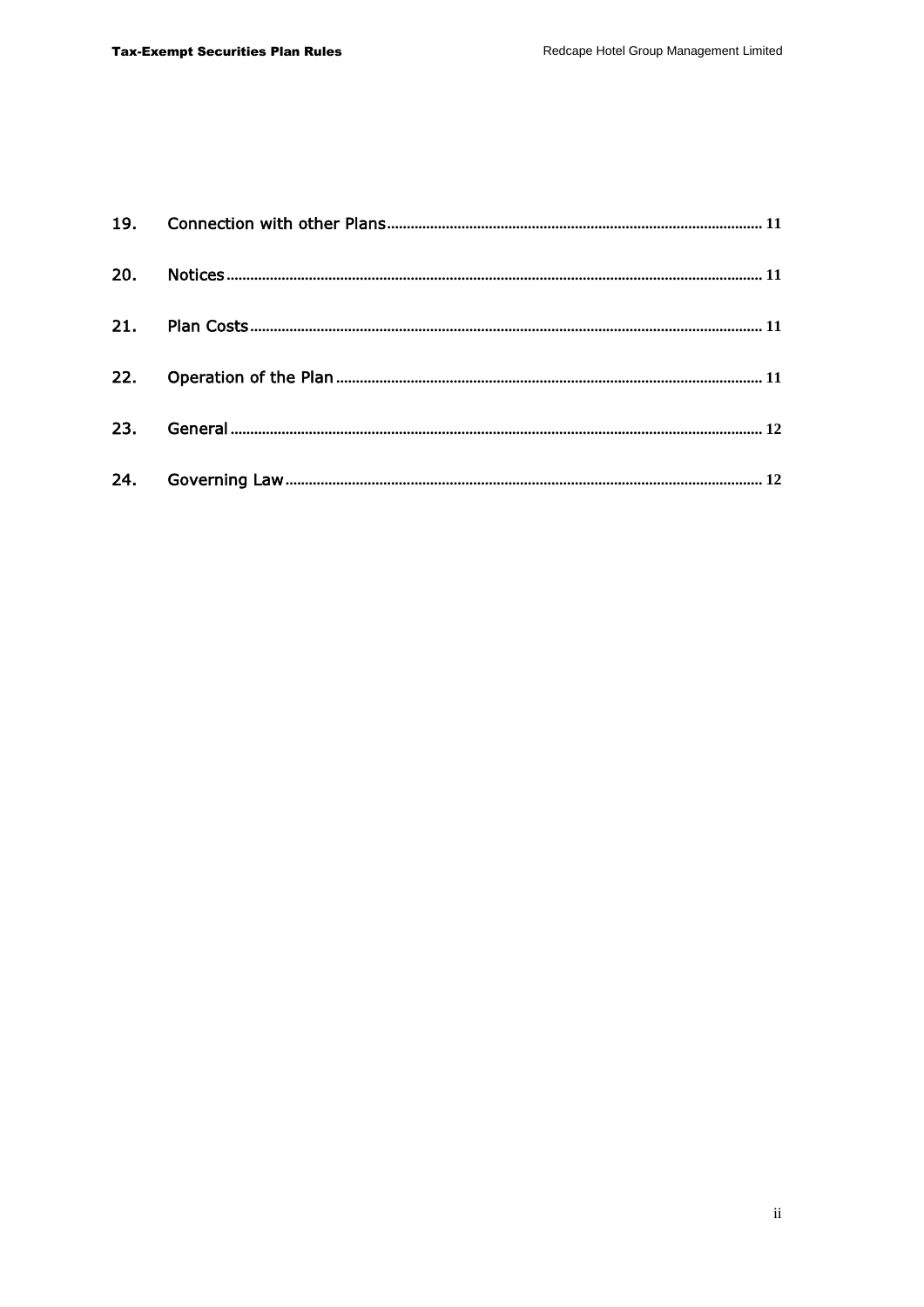#### Rules

#### 1. Purpose

The purpose of the Plan is to assist with the retention and motivation of employees of Group Members by providing them with an opportunity to share in the future growth and profitability of Redcape. The Group and the Responsible Entity wish to do this by offering Eligible Employees the ability acquire Redcape Securities.

#### 2. Definitions

2.1 In these Rules, unless the contrary intention appears:

Application Form means the form that the RE Board determine from time to time is to be used by Eligible Employees to apply for Redcape Securities under the Plan;

ASIC means the Australian Securities and Investments Commission;

ASX means ASX Limited ACN 008 624 691, or the securities exchange that it operates, as the context requires;

Company means Redcape Group Limited ACN 124 753 733;

Constitutions means the constitutions of each of the Trusts, as amended or replaced from time to time;

Corporations Act means the Corporations Act 2001 (Cth);

Dispose means sell, assign, convey or otherwise dispose of any legal, beneficial or equitable interest or right in a Right, or to agree to do any of these things;

Eligible Employee means a permanent full-time or permanent part-time employee of a Group Member, or a casual employee or contractor who is or might reasonably be expected to be engaged to work the pro rata equivalent of 40% or more of the hours of a comparable full-time position who is invited by the RE Board to participate in the Plan;

Group means the entities wholly owned by the Responsible Entity in its capacity as responsible entity of the Trusts, and Group Member means any one of them;

Holding Lock has the meaning given to that term in the Listing Rules;

Listing Rules means the official listing rules of the ASX as they apply to Redcape from time to time;

Offer means an invitation made under the Plan to an Eligible Employee to acquire Redcape Securities under the Plan;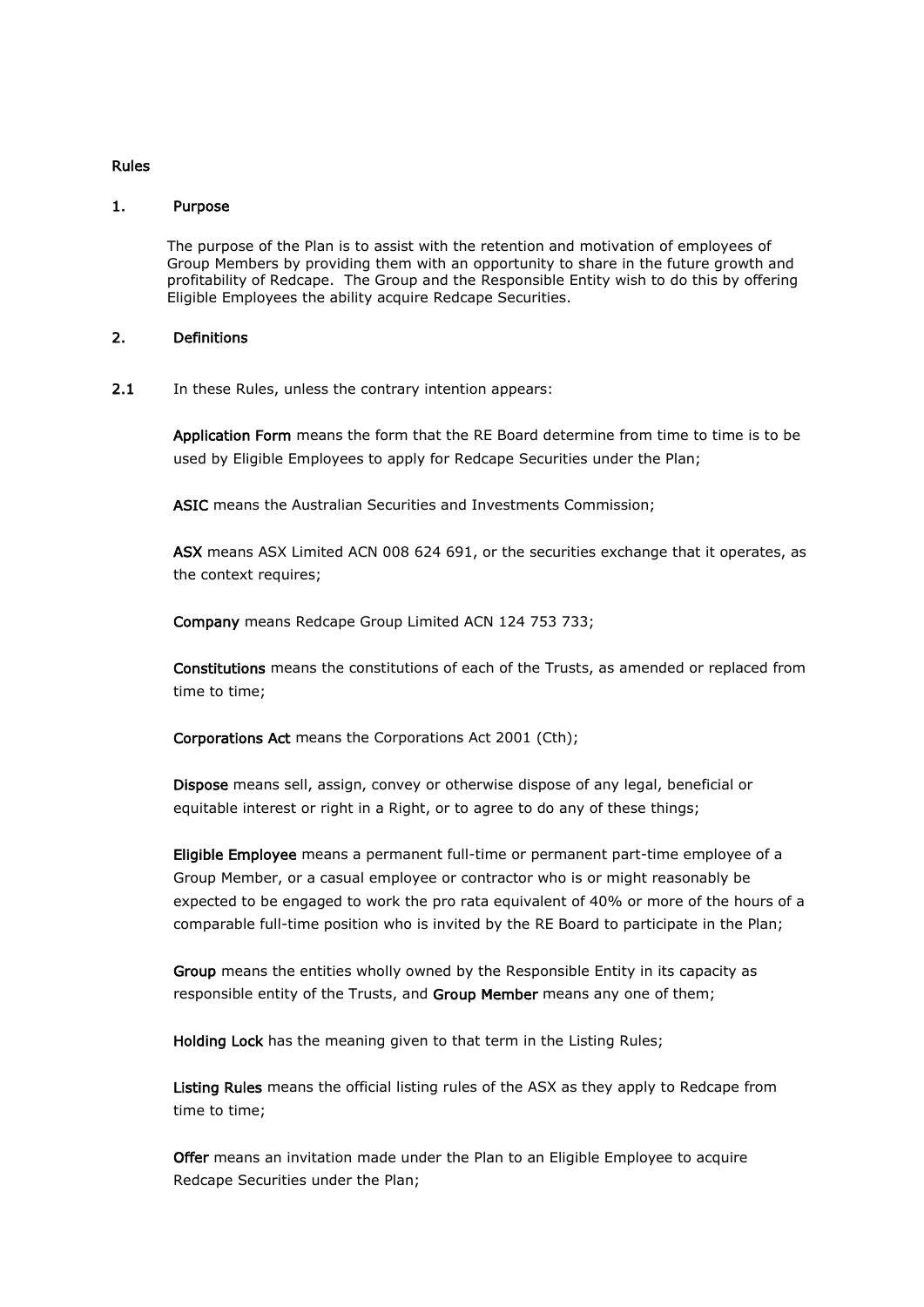Participant in respect of any Year, means an Eligible Employee to whom Redcape Securities have been granted under the Plan in respect of that Year to which the Eligible Employee is absolutely entitled in accordance with these Rules;

Plan means this Tax-Exempt Securities Plan established in accordance with these Rules;

Plan Administrator means the person selected by the RE Board to carry out the day to day administration of the Plan;

RE Board means the board of the Responsible Entity.

Redcape means the stapled group comprising Trust I and Trust II;

Redcape Security means one unit in Trust I and one unit in Trust II stapled together such that they are dealt with as a single security (in accordance with the terms of the Constitutions);

Responsible Entity means the responsible entity of the Trusts from time to time which, as at the date of these Rules, is Redcape Hotel Group Management Limited ACN 610 990 004;

Rules means the rules of the Plan, as amended from time to time;

Securityholder means a holder of a Redcape Security;

Trust I means the Redcape Hotel Trust I;

Trust II means the Redcape Hotel Trust II;

Trusts mean Trust I and Trust II; and

Year means the annual period of twelve calendar months commencing on 1 July and ending on 30 June or such other period as the RE Board determines at its discretion.

- 2.2 In these Rules, unless the context otherwise requires:
	- 2.2.1 a reference to these Rules or this document means this document and includes any variation or replacement of it;
	- 2.2.2 a reference to a statute, other law or the Listing Rules includes regulations and other instruments under it and any consolidations, amendments, re-enactments or replacements of it. It also includes any exemption from or modification by a regulatory body to a statute, other law or the Listing Rules;
	- 2.2.3 the singular includes the plural number and vice versa;
	- 2.2.4 a reference to a gender includes a reference to each gender;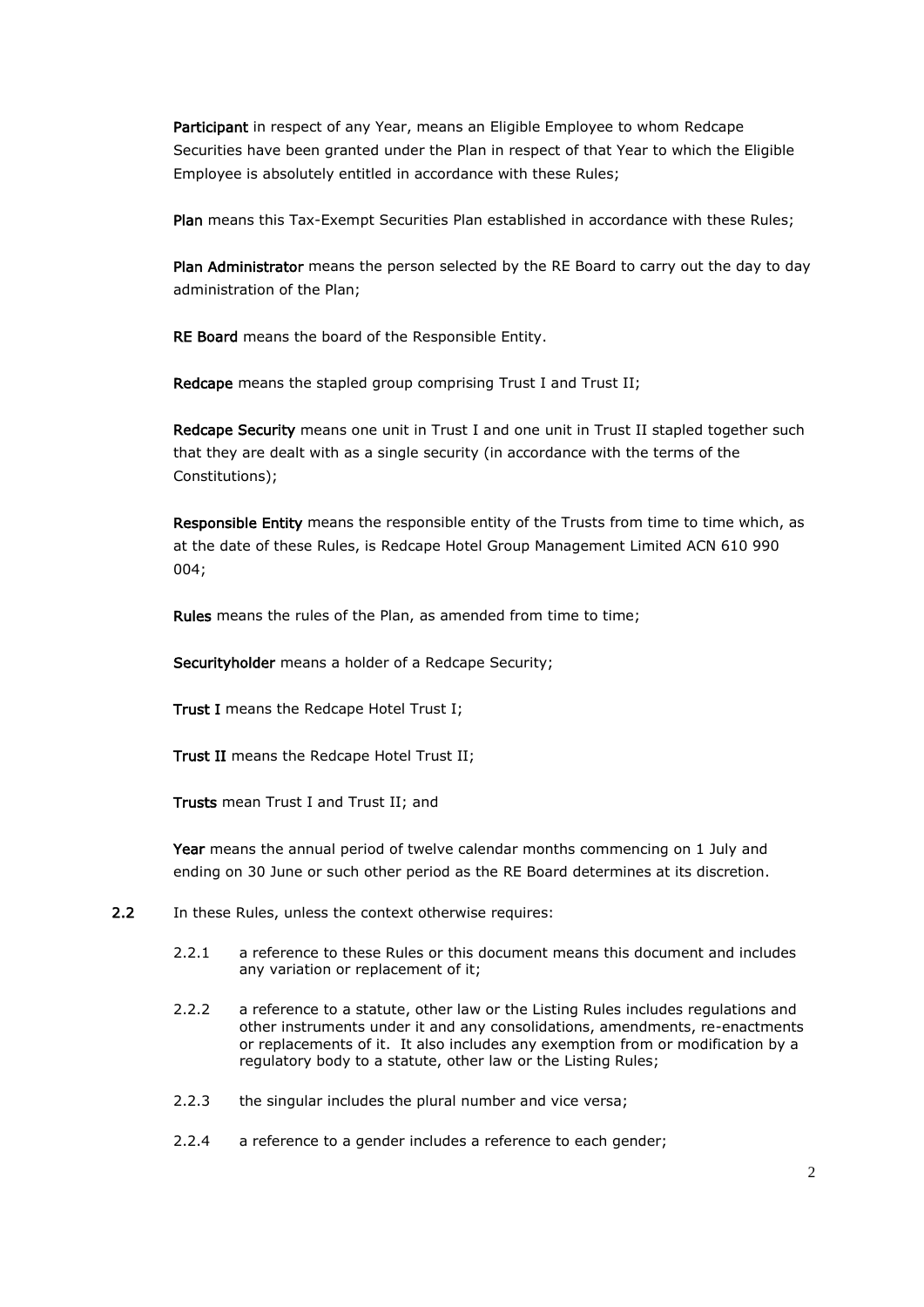- 2.2.5 "includes" means includes but without limitation;
- 2.2.6 where a word or phrase is given a defined meaning in these Rules, any other part of speech or grammatical form in respect of such word or phrase has a corresponding meaning;
- 2.2.7 a reference to an act includes an omission and a reference to doing an act includes executing a document;
- 2.2.8 a reference to a person includes the legal personal representative of that person and also corporations and other entities recognised by law; and
- 2.2.9 a reference to a rule or paragraph is a reference to a rule or paragraph of these Rules, or the corresponding Rule or Rules, as amended from time to time.
- 2.3 A heading is for reference only and it does not affect the meaning or interpretation of these Rules.

#### 3. Commencement of Plan

3.1 The Plan will commence on the date determined by the RE Board.

#### 4. Eligibility

- 4.1 Subject to Rules [4.2](#page-5-0) and [4.3,](#page-5-1) the RE Board may in its absolute discretion invite Eligible Employees to participate in the Plan.
- <span id="page-5-0"></span>4.2 The RE Board may in its absolute discretion determine the criteria to apply for participation including, without limitation, a minimum period of service.
- <span id="page-5-1"></span>4.3 The RE Board may determine at any time that any Eligible Employee shall not participate in the Plan if the Eligible Employee's participation would be unlawful.
- 4.4 The Plan and any scheme for the provision of financial assistance in respect of the acquisition of Redcape Securities under the Plan must, at the time the Participant acquires a Redcape Security, be operated on a non-discriminatory basis in relation to at least seventy-five percent (75%) of the permanent employees of the employer of a Participant who have completed at least 3 years of service (whether continuous or non-continuous) and who are Australian residents.

#### <span id="page-5-2"></span>5. Offer to Participate in the Plan

- 5.1 Subject to these Rules, the RE Board may invite an Eligible Employee to complete an Application Form to participate in an Offer in respect of a Year.
- 5.2 An Offer to an Eligible Employee must be in writing and must specify:
	- 5.2.1 the date of the Offer;
	- 5.2.2 the minimum holding period in relation to the Redcape Securities allocated under the Plan, if any;
	- 5.2.3 any other terms and conditions relating to the Offer which in the opinion of the RE Board are fair and reasonable but not inconsistent with these Rules;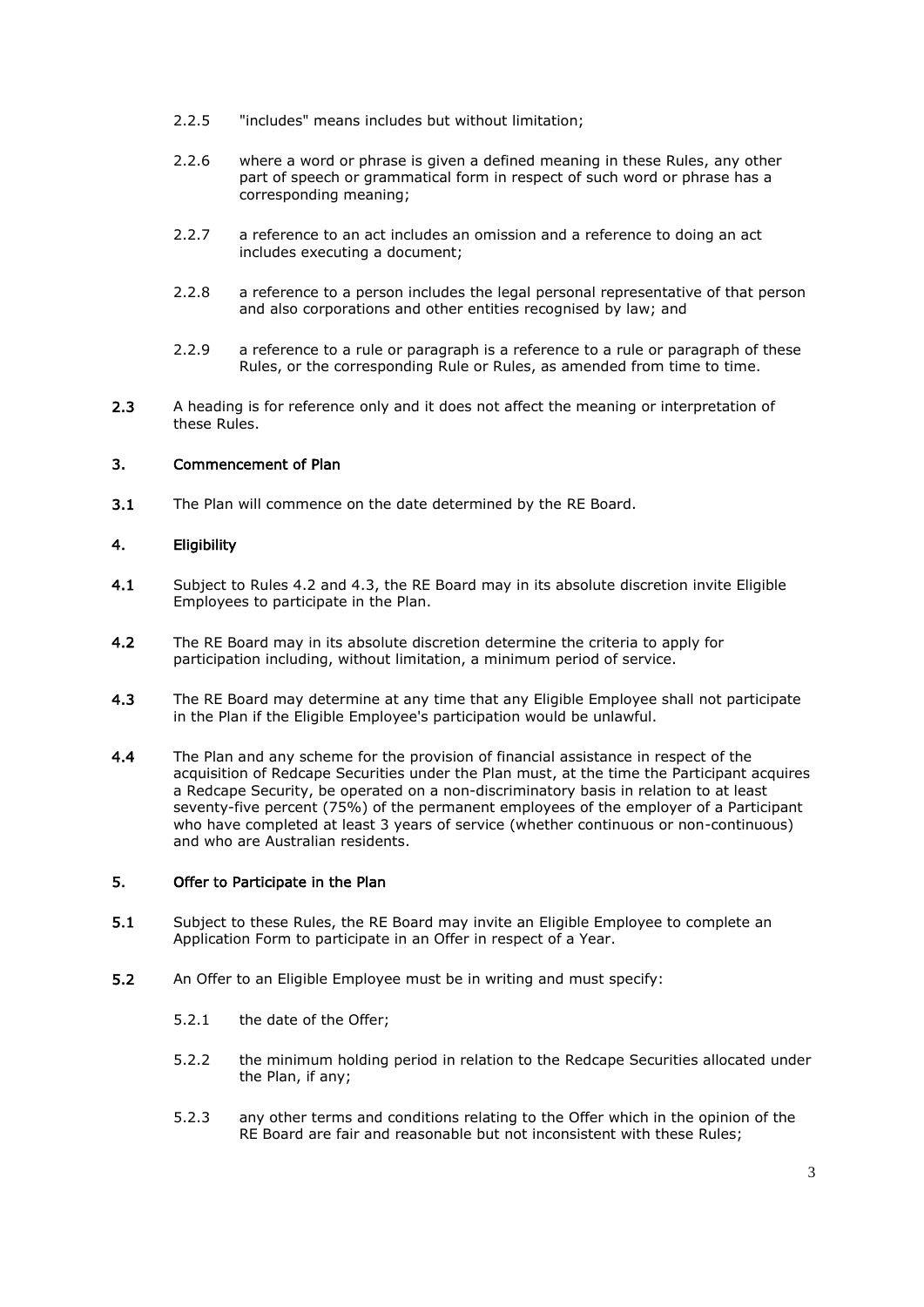- <span id="page-6-0"></span>5.2.4 the name or title of the person designated by the RE Board as the person to whom the Application Form must be sent;
- 5.2.5 the time and date by which the Application Form must be received by the person referred to in rule [5.2.4;](#page-6-0)
- 5.2.6 that the offer is conditional on the Eligible Employee still being an Eligible Employee at the date of allocation; and
- 5.2.7 any other information required by any applicable law.
- 5.3 The Offer must be accompanied by an Application Form, which will include a request for an Eligible Employee's Tax File Number and such other personal information as may reasonably be required for the purposes of the Plan.
- 5.4 The Offer shall prevail to the extent there is any inconsistency between the terms of the Offer and the Rules.

#### 6. Application in respect of an Offer

- 6.1 To apply for Redcape Securities and become a Participant under this Plan, subject to rule [6.4,](#page-6-1) an Eligible Employee must complete and sign an Application Form and return it to the person referred to in rule [5.2.4,](#page-6-0) by the time and date specified in the Application Form.
- 6.2 The Application Form must be completed in the name of the Eligible Employee and cannot be completed in the name of anyone else.
- 6.3 By completing and signing the Application Form, an Eligible Employee accepts the terms of the Offer to which that Application Form relates and agrees to participate in the Plan and to be bound by these Rules and the Constitutions.
- <span id="page-6-1"></span>6.4 An Eligible Employee becomes a Participant in the Plan upon the RE Board resolving to allocate Redcape Securities to the Eligible Employee. For the avoidance of doubt, the resolution to allocate Redcape Securities to the Eligible Employee must occur before the Redcape Securities are acquired for or issued to the Eligible Employee.
- 6.5 Any Redcape Securities allocated to a Participant under the Plan will not be subject to forfeiture.

#### 7. Cessation of Participation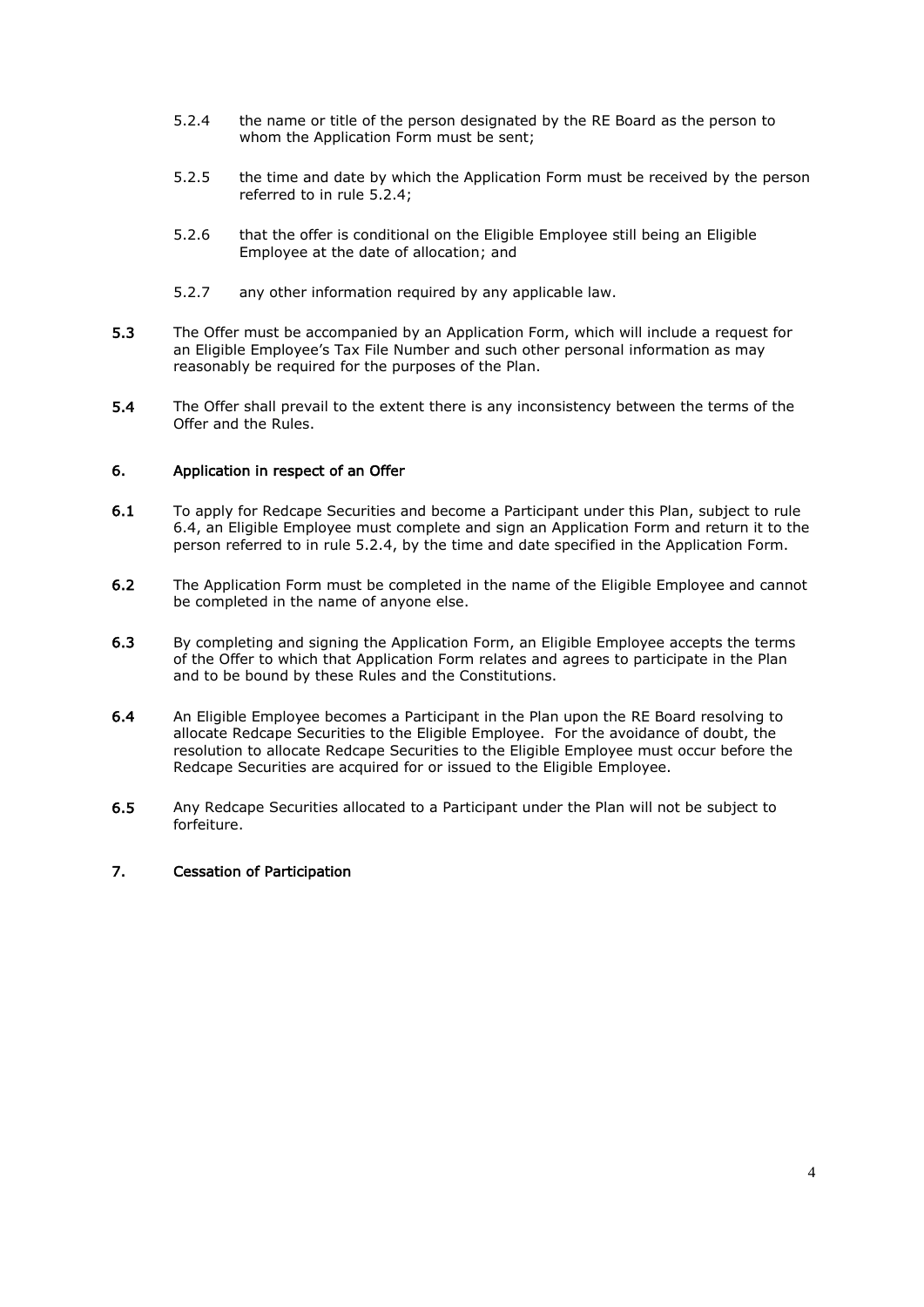- <span id="page-7-0"></span>7.1 A Participant may cease to participate in the Plan at any time by request in writing to the RE Board. Such cessation shall be effective as from the commencement of the second payroll period following the payroll period in which the RE Board receives and accepts the written cessation request.
- 7.2 Notwithstanding, paragraph [7.1,](#page-7-0) the Participant's discontinuance in the Plan will take effect no more than 45 days after the Participant has given notice of its cessation to the RE Board and shall not affect any Redcape Securities acquired by the Participant prior to the date of the Participant's discontinuance in the Plan.
- 7.3 A Participant shall cease to participate in the Plan and shall cease to be a Participant upon ceasing to be an Eligible Employee for any reason.

#### 8. Allocation of Securities

- 8.1 Redcape Securities may be allocated at such time or times during the Year as may be determined by the RE Board at its absolute discretion.
- 8.2 As soon as practicable after the date of allocation determined by the RE Board in its absolute discretion, Redcape will do either of the following as directed by the RE Board:
	- 8.2.1 issue Redcape Securities for the purposes of the Plan; or
	- 8.2.2 procure the Plan Administrator or any other person to acquire Redcape Securities for the purposes of the Plan subject to rule [5](#page-5-2) and in compliance with the provisions of the Corporations Act including but not limited to the insider trading provisions.
- 8.3 Redcape Securities purchased or issued are to be acquired on behalf of the Participant for whom they were purchased or issued and registered in the name of that Participant and held subject to the Plan subject to these Rules.

#### 9. Maximum Number of Securities

- 9.1 Unless the RE Board determine otherwise, Redcape Securities must not be issued under this Plan unless the RE Board has reasonable grounds to believe that the number of Redcape Securities that have been or may be issued
	- a) under the offer; or
	- b) as a result of offers made at any time in the previous 3 years under an employee incentive scheme covered by ASIC Class Order CO 14/1000 or an ASIC exempt arrangement of a similar kind to an employee incentive scheme, will not exceed five percent (5%) of the total number of Redcape Securities on issue.

#### 10. Rights Attaching to Redcape Securities

- 10.1 Redcape Securities allocated under the Plan shall rank equally with all other existing Securities in all respects including voting rights and entitlement to participate in dividends, distributions and in future rights and bonus issues.
- 10.2 If Redcape Securities of the same class as Redcape Securities issued under the Plan are quoted on the ASX, Redcape must apply to the ASX within the period applicable under the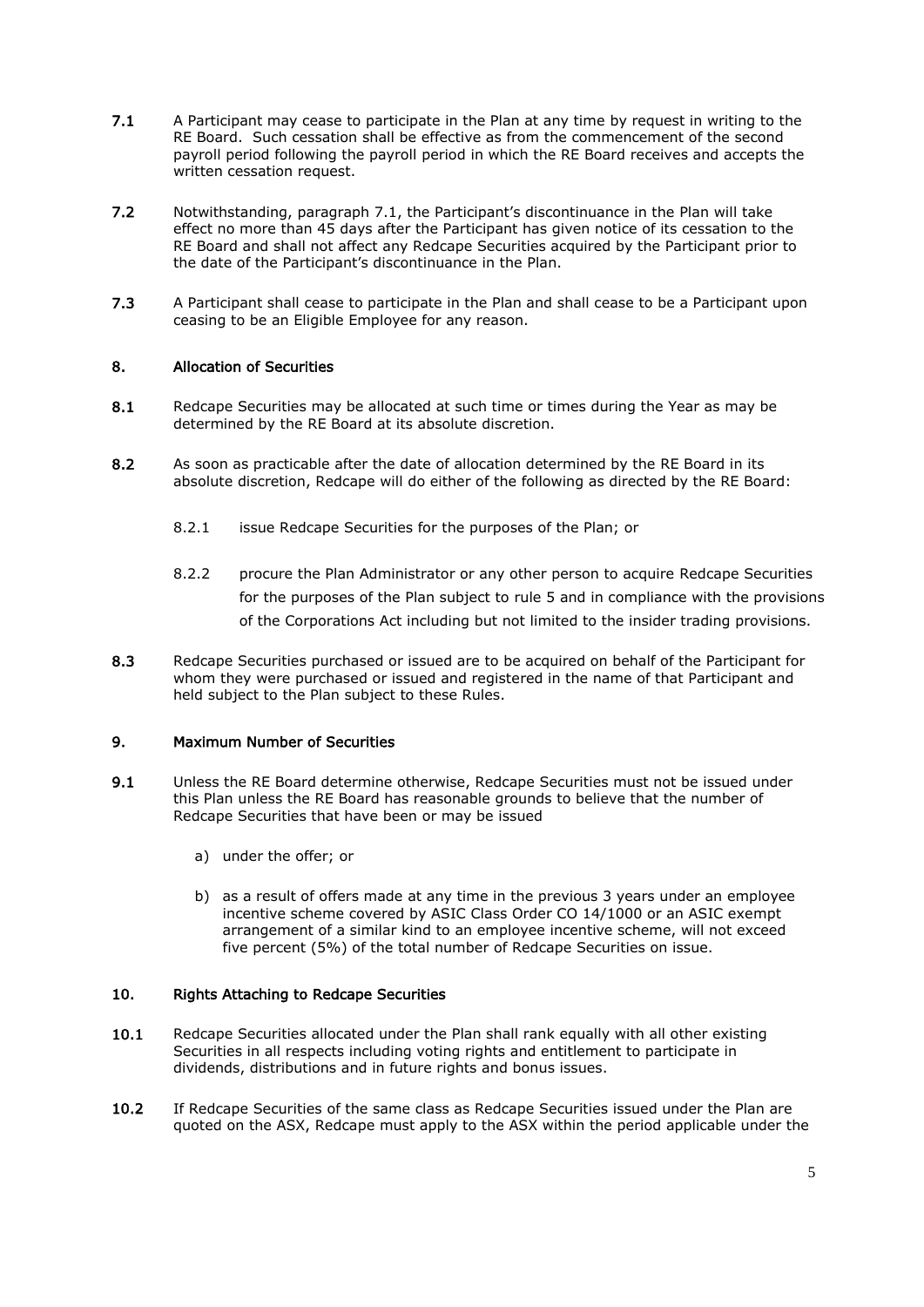Listing Rules, if any, for any Redcape Securities issued by Redcape under this Plan to be quoted.

- 10.3 Each Participant agrees that any bonus Redcape Securities allotted in respect of a Redcape Security held under the Plan is held subject to the Plan, including the restriction set out in rule [12.](#page-8-0)
- 10.4 Where a pro rata issue or rights issue is made in respect of Redcape Securities prior to the end of any period in which the Redcape Securities are restricted under these Rules, the Participant may exercise or sell those rights in his or her discretion. If Redcape Securities are acquired after a Participant takes up rights under this rule, those Redcape Securities held by the Participant are not subject to the same terms and conditions as the Redcape Securities in respect of which the right arose.

#### 11. Prohibition against hedging

A Participant must not enter into any scheme, arrangement or agreement (including options and derivative products) under which the Participant may alter the economic benefit to be derived from the Redcape Securities that remain subject to these Rules, irrespective of future changes in the market price of Redcape Securities.

#### <span id="page-8-0"></span>12. Disposal Restrictions

- <span id="page-8-1"></span>12.1 A Participant may not Dispose of a Redcape Security acquired in that Participant's name but held subject to the Plan before the earlier of:
	- 12.1.1 the end of a period of three (3) years commencing on the date the Participant acquired the Redcape Security, or such earlier time as the Federal Commissioner of Taxation allows if at that time all Redcape Securities held by Participants were disposed of under a particular scheme or Event; and
	- 12.1.2 the day the Redcape Participant ceases to be employed within the Group.
- 12.2 The Responsible Entity may administer its register of members, and do all things necessary or desirable, for the purpose of preventing a breach of rule [12.1.](#page-8-1) Without limiting the generality of the foregoing, the Responsible Entity may apply a Holding Lock to prevent any Redcape Securities being sold, transferred, withdrawn, or otherwise being dealt with or refuse to register a transfer of a Redcape Security acquired under the Plan that would involve a breach of rule [12.1.](#page-8-1)

#### 12.3 An Event occurs where:

- 12.3.1 a takeover bid is made for Redcape and the RE Board resolves to recommend the bid; or
- 12.3.2 a takeover bid is made for Redcape and the bid is declared unconditional at a time prior to the bidder being entitled to 50% of the issued Redcape Securities; or
- 12.3.3 a court convenes meetings of Securityholders to be held to vote on a proposed scheme of arrangement, trust scheme or similar meeting pursuant to which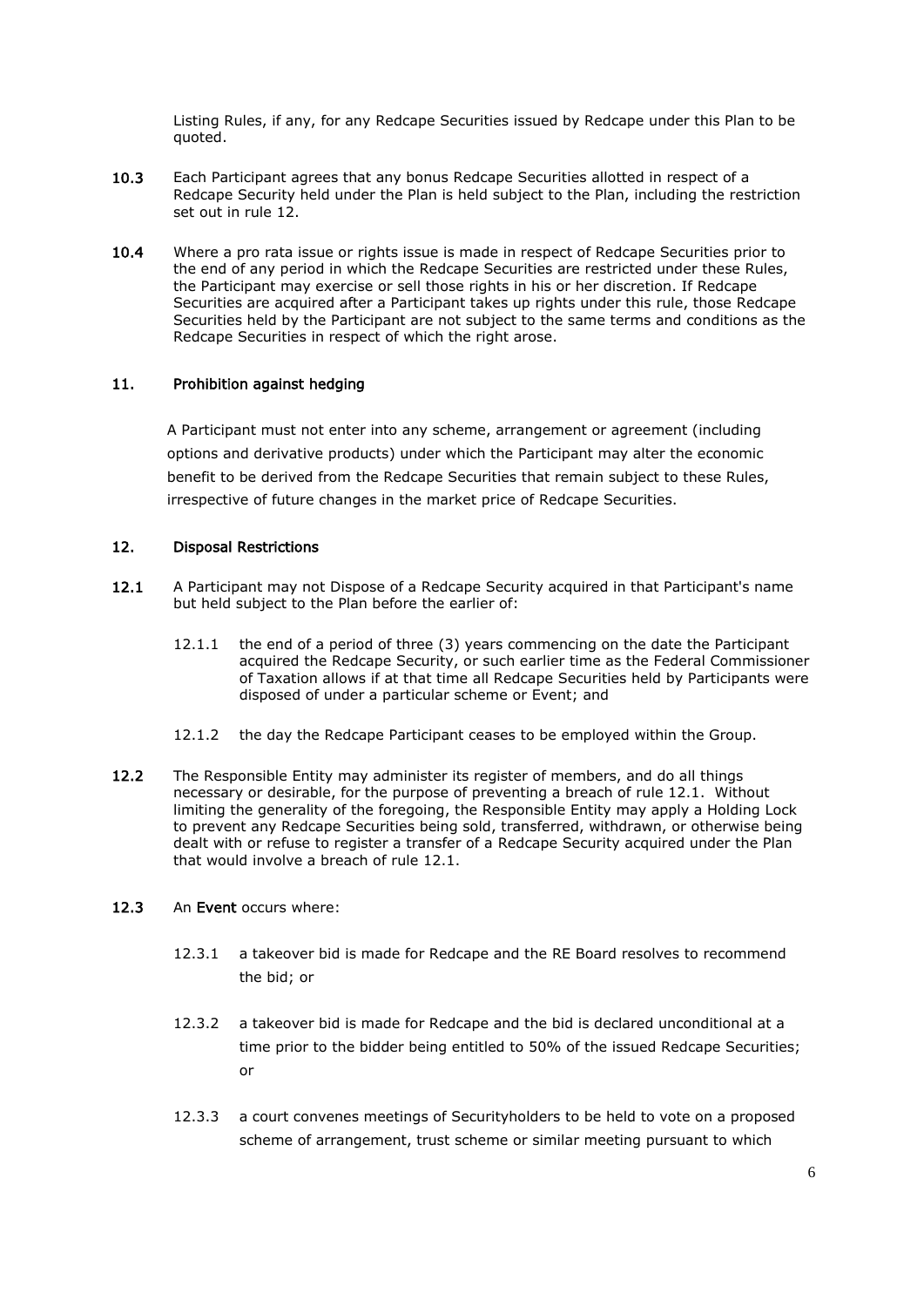control of the majority of Redcape Securities may change and Securityholders pass the resolutions by the requisite majorities; or

12.3.4 any transaction or event is proposed that, in the opinion of the RE Board, may result in a person becoming entitled to exercise control over Redcape.

#### 13. Personal information

- 13.1 The Participant consents to the Responsible Entity or its agents (and each of their related parties) collecting, holding and using personal information (including a Participant's tax file number) that the Participant provides in the application to participate in the Plan or otherwise provides to the Responsible Entity, Redcape or its agents (and each of their related parties) as part of their employment, in order to carry out the administration and operation of the Plan in accordance with the Plan Rules and in accordance with the Taxation Administration Act 1953 (Cth), including providing relevant information to:
	- 13.1.1 the Plan manager, the Plan Administrator or another entity that manages or administers the Plan on behalf of the Responsible Entity;
	- 13.1.2 any broker or external service provider, including a tax or financial adviser;
	- 13.1.3 the trustee of any employee trust;
	- 13.1.4 any Government department or body; and
	- 13.1.5 any other person or body as required or authorised by law.

#### 14. Administration of the Plan

- 14.1 No Offer will be made to the extent that such Offer would contravene the Constitutions, the ASX Listing Rules, the Corporations Act or any other applicable law.
- 14.2 The RE Board will administer the Plan in accordance with these Rules and:
	- 14.2.1 will ensure that a complete register of Participants is maintained for administration and management of the Plan, in accordance with any applicable laws;
	- 14.2.2 may determine appropriate procedures for the administration of the Plan consistent with these Rules;
	- 14.2.3 has the right to resolve conclusively all questions of fact or interpretation arising in connection with the Plan;
	- 14.2.4 appoint and remove any Plan Administrator and determine the terms and conditions of the Plan Administrator's appointment;
	- 14.2.5 may exercise discretions expressly conferred on it by these Rules or which may otherwise be required in relation to the Plan; and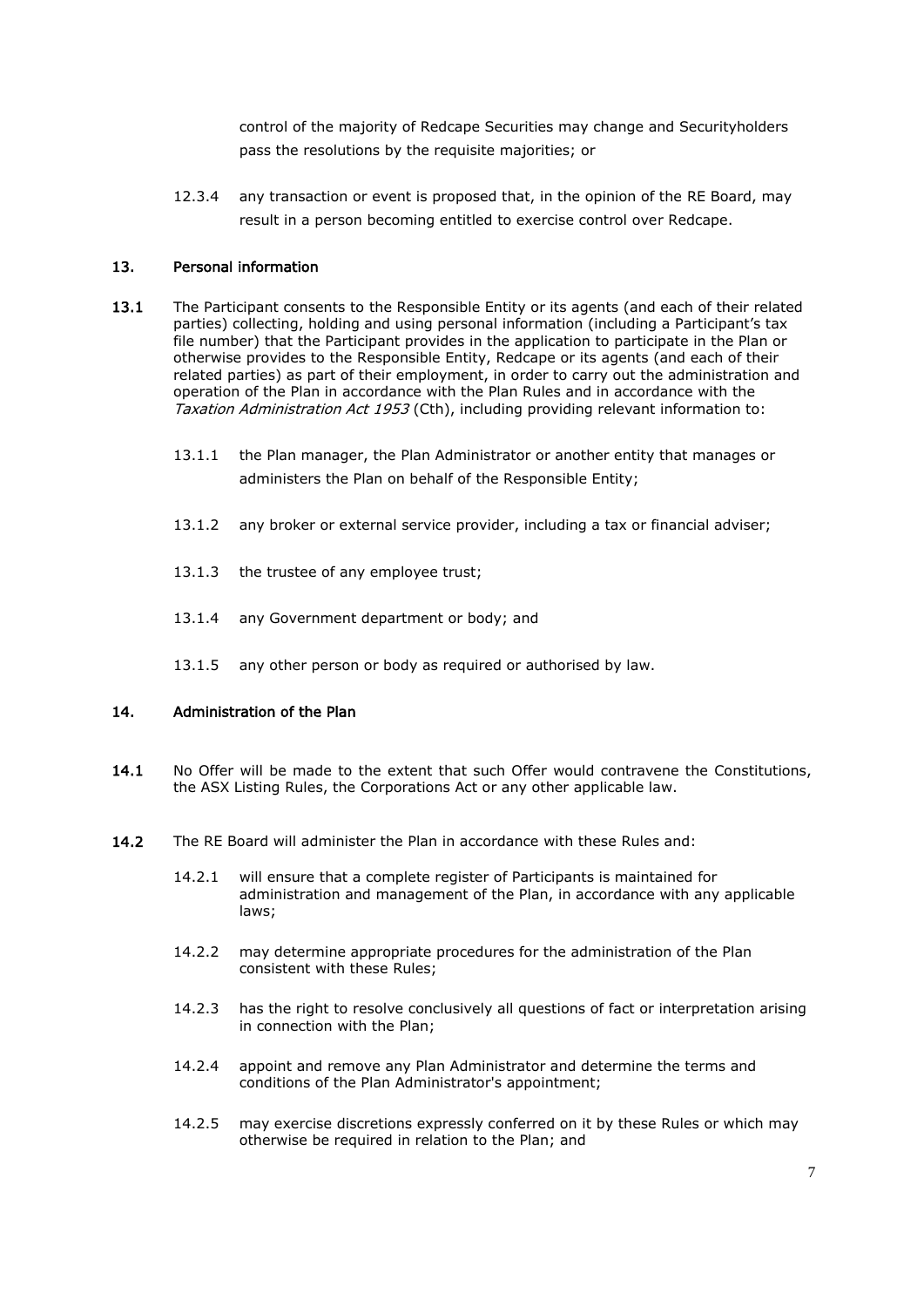14.2.6 may delegate to any one or more persons (for such period and on such conditions as it may determine) the exercise of any of its powers or discretions arising under the Plan.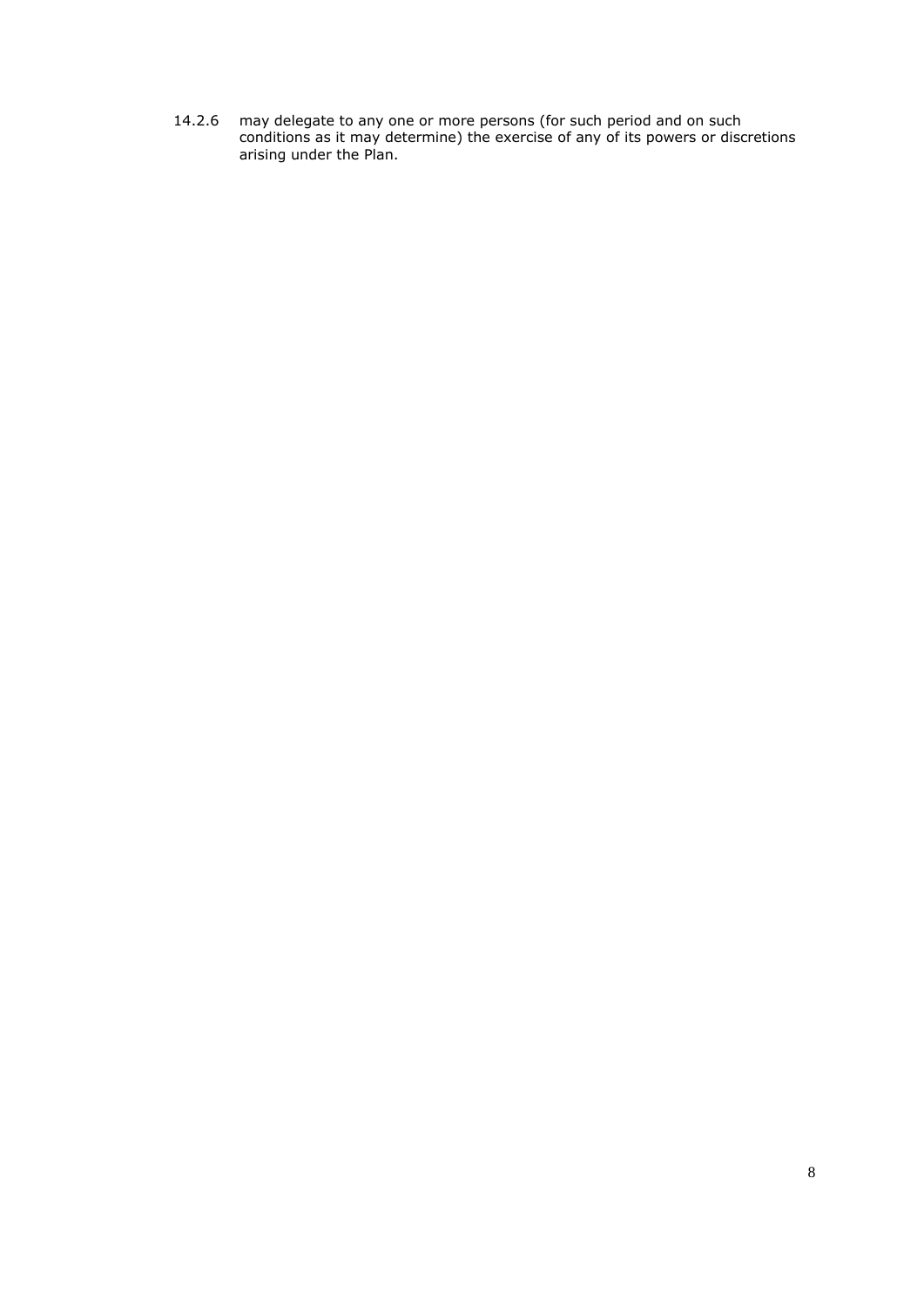- 14.3 Except as otherwise expressly provided in these Rules, the RE Board has absolute and unfettered discretion in the exercise of any of its powers or discretions under the Rules and to act or refrain from acting under these Rules or in connection with the Plan.
- 14.4 The RE Board may delegate all or any of its power and discretion concerning the Plan to another entity determined by the RE Board.
- 14.5 A Participant does not have any rights under this Plan to compensation or damages in consequence of the exercise by the Responsible Entity of any right, power or discretion that results in the Participant ceasing to have title to Redcape Securities held under the Plan.

#### <span id="page-11-0"></span>15. Responsible Entity Limitation of Liability

- <span id="page-11-3"></span>15.1 The Responsible Entity enters into this Plan only in its capacity as responsible entity of the Trusts and in no other capacity. A liability arising under or in connection with this Plan is limited to and can be enforced against the Responsible Entity only to the extent to which it can be satisfied out of property of the Trusts out of which the Responsible Entity is actually indemnified for the liability. This limitation of the Responsible Entity's liability applies despite any other provision of this Plan and extends to all liabilities and obligations of the Responsible Entity in any way connected with any representation, warranty, conduct, omission, agreement or transaction related to this Plan.
- 15.2 The parties other than the Responsible Entity may not sue the Responsible Entity in any capacity other than as responsible entity of the Trusts, including seek the appointment of a receiver (except in relation to property of the Trusts), a liquidator, an administrator or any similar person to the Responsible Entity as responsible entity or prove in any liquidation, administration or arrangement of or affecting the Responsible Entity (except in relation to property of the Trusts).
- <span id="page-11-2"></span>[15](#page-11-0).3 The provisions of this clause 15 shall, subject to clause [15.4,](#page-11-1) not apply to any obligation or liability of the Responsible Entity to the extent that it is not satisfied because under the constitutions establishing the Trusts or by operation of law there is a reduction in the extent of the Responsible Entity's indemnification out of the assets of the Trusts, as a result of the Responsible Entity's failure to properly perform its duties as responsible entity. For these purposes, it is agreed that the Responsible Entity cannot be regarded as having failed to properly perform its duties as responsible entity to the extent to which any failure by the Responsible Entity to satisfy its obligations or breach of representation or warranty under this document has been caused or contributed to by a failure by any other party to fulfil its obligations under the Plan or any other act or omission of any other party.
- <span id="page-11-1"></span>15.4 Nothing in clause [15.3](#page-11-2) shall make the Responsible Entity liable to any claim for an amount greater than the amount which the other parties would have been able to claim and recover from the assets of the Trusts in relation to the relevant liability if the Responsible Entity's right of indemnification out of the assets of the Trusts has not been prejudiced by the Responsible Entity's failure to properly perform its duties.
- 15.5 The Responsible Entity is not obliged to do or refrain from doing anything under this Plan (including incur any liability) unless the Responsible Entity's liability is limited in the same manner as set out in paragraphs [15.1](#page-11-3) - [15.3](#page-11-2) of this clause.

#### 16. Powers of the Plan Administrator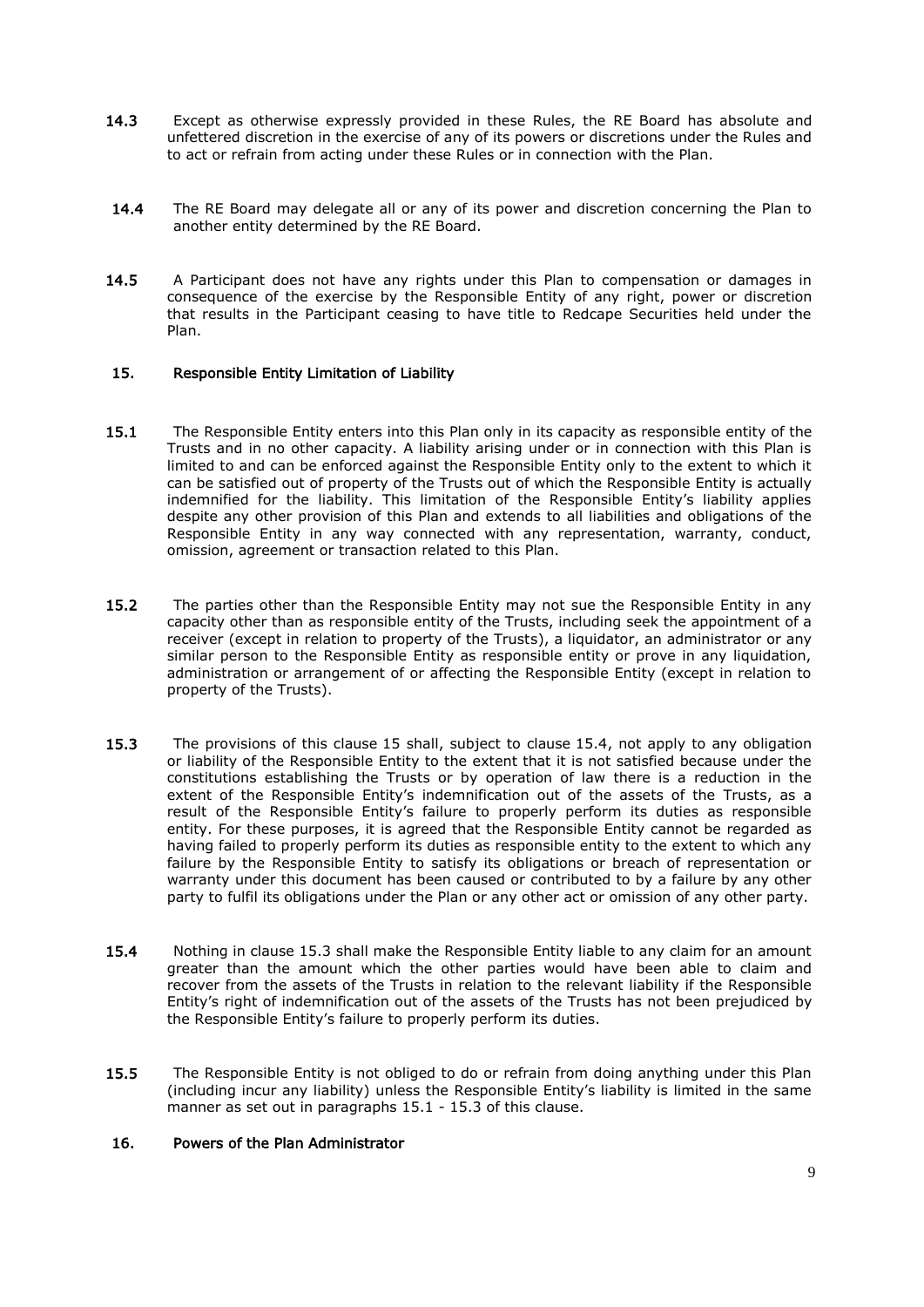- 16.1 The Plan Administrator must administer the Plan in accordance with these Rules and any procedures determined by the RE Board and agreed between the RE Board and the Plan Administrator.
- 16.2 Subject to these Rules, the Listing Rules and any law, the Plan Administrator must follow any direction or instruction given to it by the RE Board.
- 16.3 The Plan Administrator must comply with any direction of the RE Board to acquire Redcape Securities for allocation to, or for or on behalf of, a Participant in accordance with the Rules as directed by the RE Board pursuant to these Rules. However, a direction to acquire Redcape Securities is only effective if the Plan Administrator has sufficient funds for the acquisition or is given sufficient funds by a Group Member or a Participant.

#### 17. Contracts of Employment and Other Employment Rights

- 17.1 These Rules:
	- 17.1.1 do not confer on any Participant the right to continue as an employee within the Group;
	- 17.1.2 do not affect any rights which a Group Member may have to terminate the employment of any employee; and
	- 17.1.3 may not be used to increase damages in any action brought against a Group Member in respect of any such termination.
- 17.2 The value of Redcape Securities allocated under the Plan shall not increase a Participant's income for the purpose of calculating any other employee benefits.

#### <span id="page-12-0"></span>18. Amendment

- 18.1 Subject to the ASX Listing Rules, the RE Board may at any time amend, add to, vary, omit from or substitute any of these Rules, provided that any such amendment does not materially reduce or otherwise prejudicially affect any Participant with respect to the rights granted under the Plan to or on behalf of the Participant prior to the date of the amendment, other than an amendment introduced primarily:
	- 18.1.1 for the purpose of complying with or conforming to present or future State, Territory, Commonwealth or relevant foreign jurisdiction legislation, the Listing Rules or any requirement, policy practice of ASIC or other foreign or Australian regulatory body law;
	- 18.1.2 for the purpose of regulating the maintenance or operation of the Plan;
	- 18.1.3 to correct any error or mistake; or
	- 18.1.4 to take into consideration possible adverse tax implications for Redcape, the Responsible Entity or the Participant arising from, amongst other things, adverse rulings from the Commissioner of Taxation, changes to tax legislation (including an official announcement by the Commonwealth of Australia) and/or changes in the interpretation of tax legislation by a court or tribunal of competent jurisdiction; or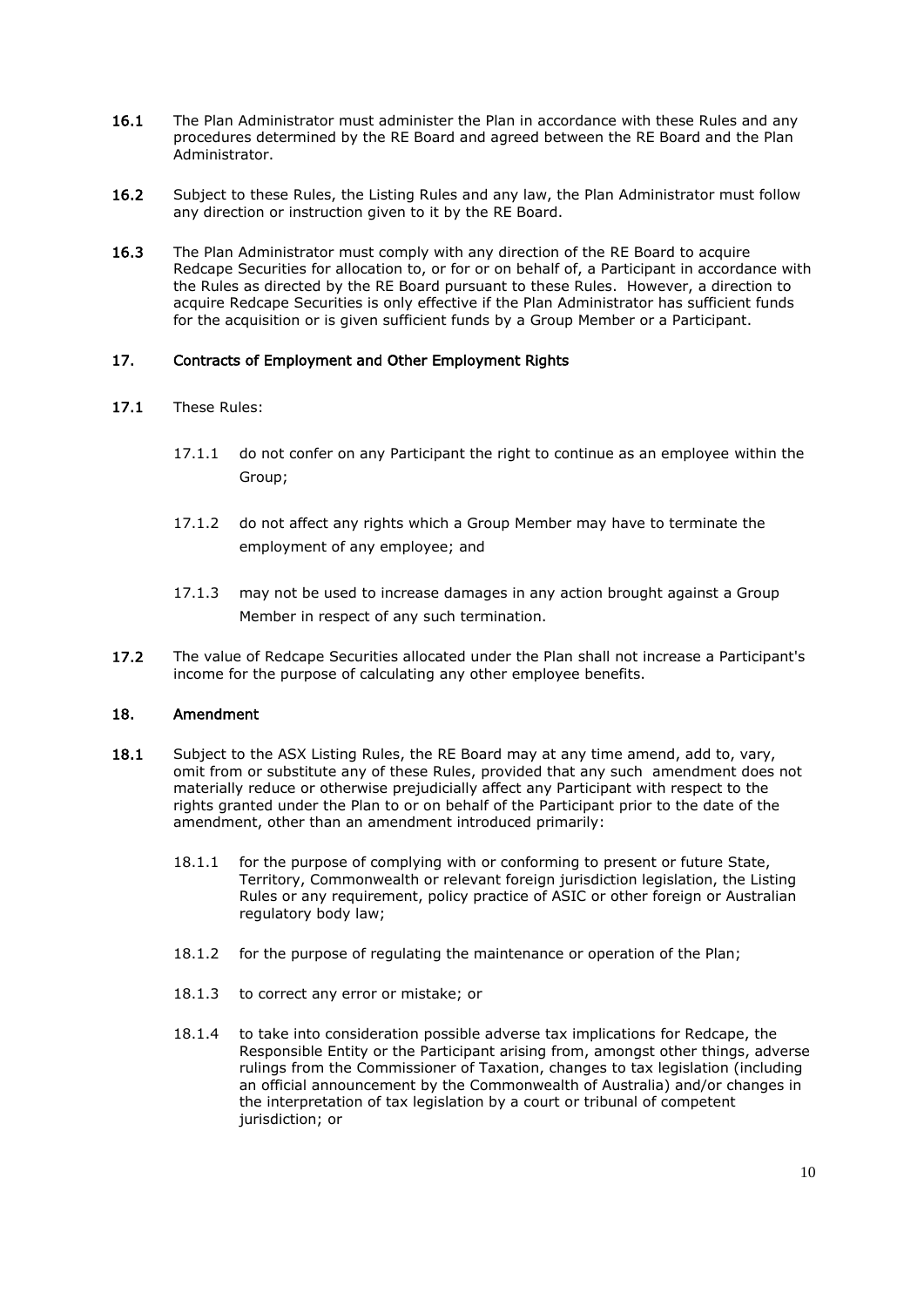#### 18.1.5 any amendment agreed in writing by a Participant.

18.2 Any amendment made under this rule [18](#page-12-0) must be notified as soon as reasonably practicable to any affected Participant in accordance with rule [21.](#page-13-0)

#### 19. Plan Termination

- <span id="page-13-2"></span>19.1 Subject to rule [19.2,](#page-13-1) Redcape may at any time by written instrument or resolution of the RE Board, terminate the Plan in whole or in part in respect of some or all of the Eligible Employees and Participants, without any liability whatsoever on Redcape for any such complete or partial termination.
- <span id="page-13-1"></span>19.2 No action may be taken under rule [19.1](#page-13-2) that would prejudicially affect the existing rights of a Participant to receive Redcape Securities that had been allocated to the Participant.

#### 20. Connection with other Plans

20.1 Participation in the Plan does not affect, and is not affected by, participation in any other incentive or other scheme operated by a Group Member unless the terms of that scheme provide otherwise.

#### <span id="page-13-0"></span>21. Notices

- 21.1 Any notice or communication given under the Plan by a Group Member will be sent to the registered address of the Participant as recorded in the register of Participants as maintained by the Group Member.
- 21.2 Any notice or communication given under the Plan by a Participant to Redcape or the Responsible Entity must be delivered or sent by prepaid post addressed to the company secretary at the Responsible Entity's registered office (unless the RE Board specifies another address for a particular purpose).

#### 22. Plan Costs

- 22.1 The Responsible Entity will pay all costs and expenses in relation to the establishment and operation of the Plan, unless the RE Board determines otherwise.
- 22.2 The Group may make any withholding or payment it is required by law to make in connection with the Redcape Securities.
- 22.3 Any brokerage, commission, stamp duty or other transaction costs in connection with the disposal of a Participant's Redcape Securities acquired under the Plan will be paid for by the Participant.
- 22.4 The Company will pay or reimburse all expenses incurred by the Plan Administrator in connection with the Plan.

#### 23. Operation of the Plan

23.1 The Plan will be operated in accordance with these Rules which bind Group Members, the Plan Administrator and each Participant and the RE Board will take all steps reasonably practicable to operate the plan in accordance with the rules set out in Subdivision 83A-C of the Income Tax Assessment Act 1997.